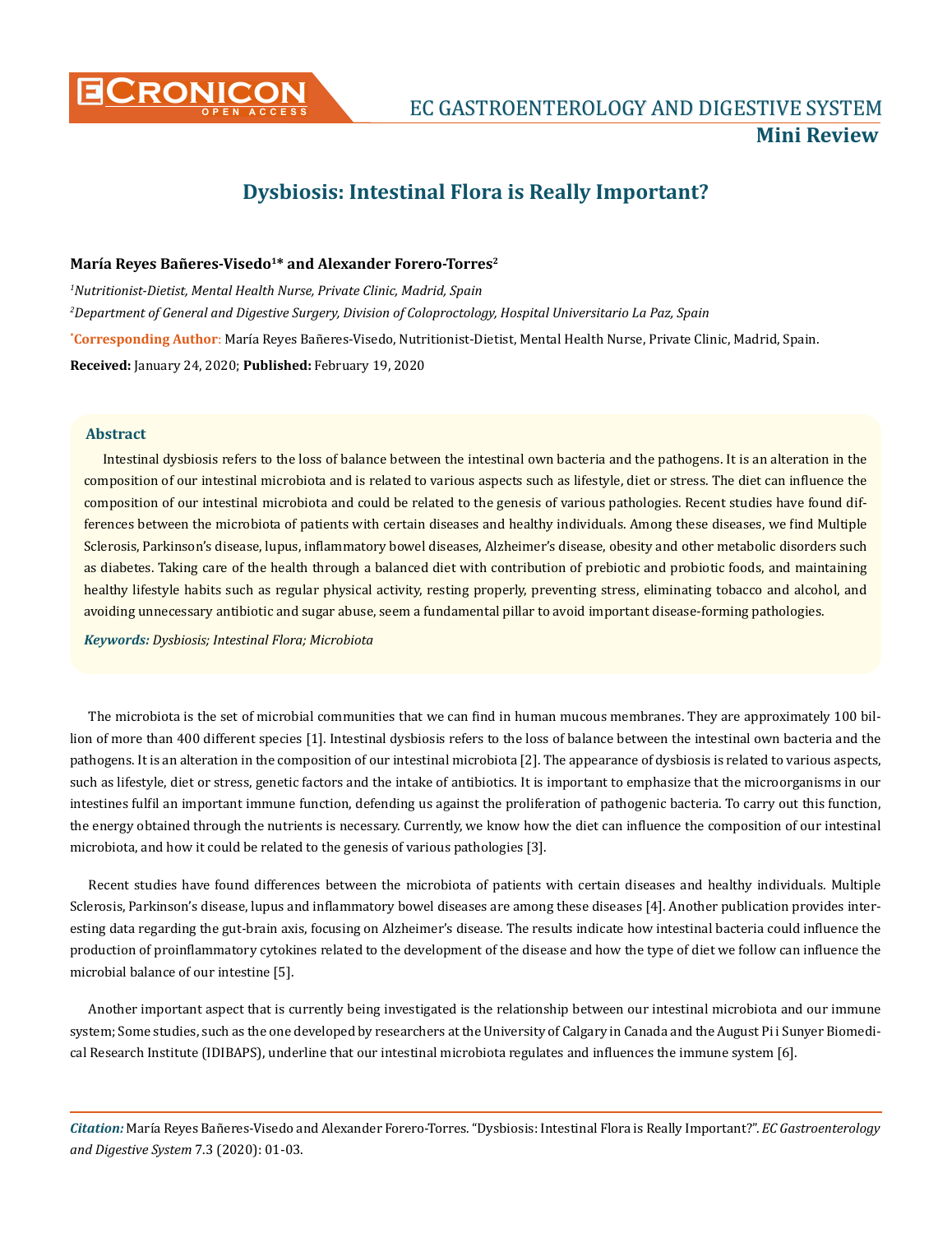02

Over the past 10 years, the important role of our intestinal flora in obesity and diabetes has also been demonstrated. It has been observed that the changes in both the quantity and the composition of our microbiota can be a fundamental element in the modulation of metabolic function, energy regulation and intestinal inflammation [7].

The intestinal microbiota interacts with the surface of the intestinal mucosa. A well-balanced microbiota maintains the function of intestinal epithelial barrier. The alteration of the function of this intestinal barrier allows the translocation of endotoxins, microbial components and microbial metabolites that will allow its passage to the systemic circulation, which can induce immune responses and lead to systemic inflammation. In the blood of patients with cardiovascular disease and chronic kidney disease, bacterial DNA has been detected, and in those patients with higher concentrations of bacterial DNA, inflammatory markers were identified in plasma, such as high-sensitivity C-reactive protein and interleukin 6 [8]. The vast majority of neoplastic changes in humans occur through environmental exposure, lifestyle, and diet. An emerging concept in cancer biology implicates the microbiota as a powerful environmental factor modulating the carcinogenic process [9].

Within the category of intestinal dysbiosis, we find a condition known as SIBO (small intestine bacterial overgrowth). It is a bacterial overgrowth at the level of the small intestine. In the specific case of our digestive tract as we get closer to the large intestine, the concentration of bacteria increases. Thus, in the stomach the amount of bacteria is not very high due to the acidity that prevails this area, in the first section of the small intestine (duodenum) we find  $10^4$  CFU/ml, and in its final section (ileum)  $10^{\prime}$  CFU/ml. In the large intestine, it is where we find the highest concentration of bacteria  $(10^{12} CFU/ml)$  [1]. It is considered that there is a bacterial overgrowth in the small intestine, when there is an increase in the number of bacteria in the proximal small intestine above  $10^{\rm s}$  CFU/ml, which would lead to a series of consequences, such as inflammation of the intestinal mucosa. When this inflammation occurs, our intestine is not able to properly absorb nutrients, such as fatty acids, carbohydrates, proteins, minerals or vitamins, and can generate significant nutritional deficiencies. Symptoms of SIBO are nonspecific and include abdominal pain, belching, bloating, diarrhea, distension, flatulence, and indigestion that overlap and vary in frequency, duration, and severity. These are symptoms that can also be found in pathologies such as food intolerances, Celiac disease or irritable bowel, so sometimes the differential diagnosis is difficult. Several factors are associated with or predispose patients to SIBO, including small intestinal dysmotility. The goal of the treatment for patients with SIBO is symptom relief by eradicating overgrowth of bacteria [10].

#### **Conclusion**

Alterations at the level of the intestinal microbiota is related to different pathologies, however more studies are necessary to establish whether the existence of intestinal dysbiosis is the cause or consequence of the presence of these pathologies. In any case, taking care of the health of our intestinal flora through a balanced diet, with the provision of prebiotic and probiotic foods, maintaining healthy lifestyle habits such as regular physical activity, resting properly, preventing stress, eliminating tobacco and alcohol and avoiding the of abuse antibiotics and sugars seem a fundamental pillar to avoid important and very prevalent pathologies.

## **Bibliography**

- 1. F Guarner., *et al*[. "La flora bacteriana del tracto digestivo".](https://www.elsevier.es/es-revista-gastroenterologia-hepatologia-14-pdf-13043240) *Gastroenterología y Hepatología* 26.1 (2003): 1-5.
- 2. M C Friche Passos., *et al*[. "Intestinal microbiota in Digestive Diseases".](https://www.ncbi.nlm.nih.gov/pubmed/28723981) *Arquivos de Gastroenterologia* 54 (2017): 3.
- 3. JM Basain Valdés., *et al*[. "Alteraciones en la microbiota intestinal por la dieta y su repercusión en la génesis de la obesidad".](http://scielo.sld.cu/scielo.php?script=sci_arttext&pid=S1029-30192015001200013) *MEDISAN* [19.12 \(2015\).](http://scielo.sld.cu/scielo.php?script=sci_arttext&pid=S1029-30192015001200013)
- 4. Castillo-Álvarez F., *et al*[. "Composición de la microbiota intestinal en pacientes con esclerosis múltiple". Influencia del tratamiento con](https://www.elsevier.es/es-revista-neurologia-295-avance-resumen-composicion-microbiota-intestinal-pacientes-con-S0213485318301580) [interferón-1b".](https://www.elsevier.es/es-revista-neurologia-295-avance-resumen-composicion-microbiota-intestinal-pacientes-con-S0213485318301580) *Neurología* (2017).